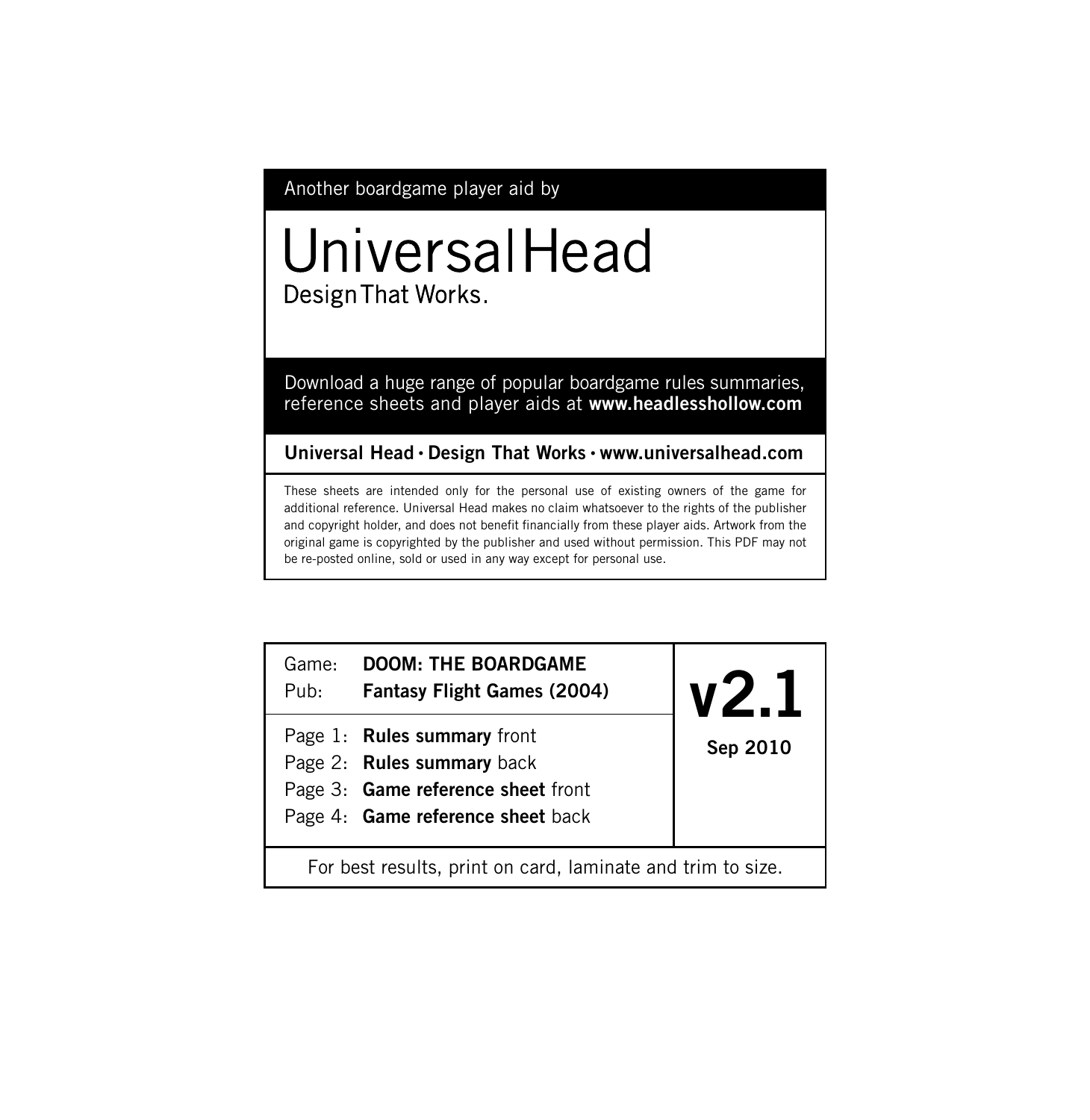# **Setup**

- **1. Choose Roles** One player is the **invader** and the others are *marines*. The invader only has the figures of the colour(s) of the marine figures to use in the game.
- **2. Invader Setup** The invader player (IP) chooses a scenario, chooses an invader deck, sets up the starting area, and receives 5 invader cards (not revealed to the marine player). Swap allowed figures for *equivalent* figures as desired.
- **3. Marine Setup** Each marine player (MP) receives an equipment bin plus tokens and cards (revealed face up) as follows:

| # Marines | <b>Shells/Bullets</b> | Wounds | Armor | Cards |
|-----------|-----------------------|--------|-------|-------|
|           |                       | 10     | 2     |       |
|           | w                     |        |       |       |
|           |                       |        |       |       |

# **Order of Play**

- **Turn 1: First Marine Player's Turn** Choose an action Resolve action
- **Turn 2: Second Marine Player's Turn**
- **Turn 3: Third Marine Player's Turn**
- **Turn 4: Invader Player's Turn** Draw and discard Spawn Activate invaders

# **Marine Turn**

Choose one action from the following four:

### **1. Sprint**

*Move:* up to 8 spaces. *Attack:* cannot attack.

# **2. Unload**

*Move:* cannot move. *Attack:* up to 2 attacks during the turn.

**3. Advance**

*Move:* up to 4 spaces. *Attack:* may make 1 attack during the turn.

# **4. Ready**

*M/A:* move up to 4 spaces *OR* 1 attack. *Order:* **may place 1 marine order**.

# **Invader Turn**

# **Draw and Discard**

**The IP must draw 2 cards from the invader deck.** If the IP has more than 8 cards he must immediately discard cards to bring the total to 8.

When the last card in the deck is drawn the IP scores **1 Frag point** and shuffles the discard pile as a new deck.

**Event cards** can be played at any time as long as the conditions on the card are met.



### **Spawn**

The IP may play **1 Spawn card**, taking the invaders shown on the card and placing them on the board. Invaders cannot be placed in the line of sight of any marine—other invader figures do not block line of sight. Otherwise a figure cannot be placed.

The IP cannot place more invaders than the figures available, though a figure may be removed from the board to make it available.

# **Activate Invaders**

Each invader on the board may be activated once; moving a number of spaces up to its movement score and attacking at any time during the move.

### **Movement**

Figures *may* move diagonally; pass through friendly figures as long as they end their turn in an empty space; move around enemy figures (unless that figure has the **watchful** ability); and may make attacks at any point during movement. Facing has no effect.

Figures *may not* move into or through closed doors, blocking obstacles, or enemy figures at any time.

# **Attacking**

Figures cannot attack when occupying the same square.

Every attack follows these steps:

### **1. Declare Attack**

Declare which *space* is being attacked, and, if a marine, the weapon used.

Melee attacks can only be made from an adjacent square; invaders marked with a red bar may only make melee attacks. **Marines always have the fist, pistol and grenade attacks**, marked in green.

# **2. Confirm Line of Sight**

Figures must be able to trace an *uninterrupted* straight line between the centres of the spaces.

# **3. Count Range & Roll Attack**

If a ranged attack, determine *range* by counting the number of spaces to the targeted space.

Roll the dice corresponding to the invader's attack or the marine's weapon.

# **4. Determine Attack Success**

Any *miss* result results in a failed attack (*this is the only way a melee attack can miss*). The attack *hits* if the total range numbers shown on the dice are equal to or greater than the range.

# **5. Inflict Wounds**

The total number of **bullet holes** is the total damage. This must be equal to or greater than the target's armor rating.

**Every increment of damage equal to the target's armor rating equals one wound.** Marines remove a wound token and invaders place a wound token next to the figure.

# **Re-rolls**

A single attack can never be re-rolled more than once. The affects of a opposing *dodge* and an *aimed attack* cancel each other out.

# **Scatter**

Weapons with the *blast* ability will **scatter** if they miss (either by insufficient range or a *miss* result).

Draw the top card of the invader deck, turn it so the compass rose direction is matching that on the board, then find the space indicated by the number and direction shown from the original target space. The attack will hit this new space if moving to it does not pass through any walls, blocking obstacles, or closed doors. If it does, or the card shows a *miss* icon, it will explode harmlessly.

# **Ammo (Marines only)**

To attack with a given weapon a marine must have at least one corresponding **ammo token** on his ammo bin. Those with an **infinity symbol** do not require ammo.

If one or more attack dice show a **bullet icon**, 1 ammo token of the appropriate type must be discarded.

# **Equipment Tokens (Marines only)**

Equipment tokens can only be picked up by marines, and are automatically picked up by a marine in the same space.

During his turn, a marine may give *weapon* or *ammo* tokens to adjacent marines at a cost of 1 movement point per token.

**Ammo, Armor** Place the token on the marine's equipment bin.

**Health** Discard the token and return up to 3 wound markers previously discarded.

**Keys** Place the token by the compass rose; any security doors of that colour are now unlocked.

**Weapons** Place the token on the marine's reference sheet to indicate he can use the weapon.

**Adrenaline** At the *start* of a subsequent turn the token may be discarded to add 4 spaces of movement for that turn.

**Beserk** Place the token by the marine's equipment bin with the unfaded side up; the marine *may only attack with his fists, but any attack instantly kills any invader*. At the end of the marine's next turn, flip the token; at the end of the following turn, discard the token.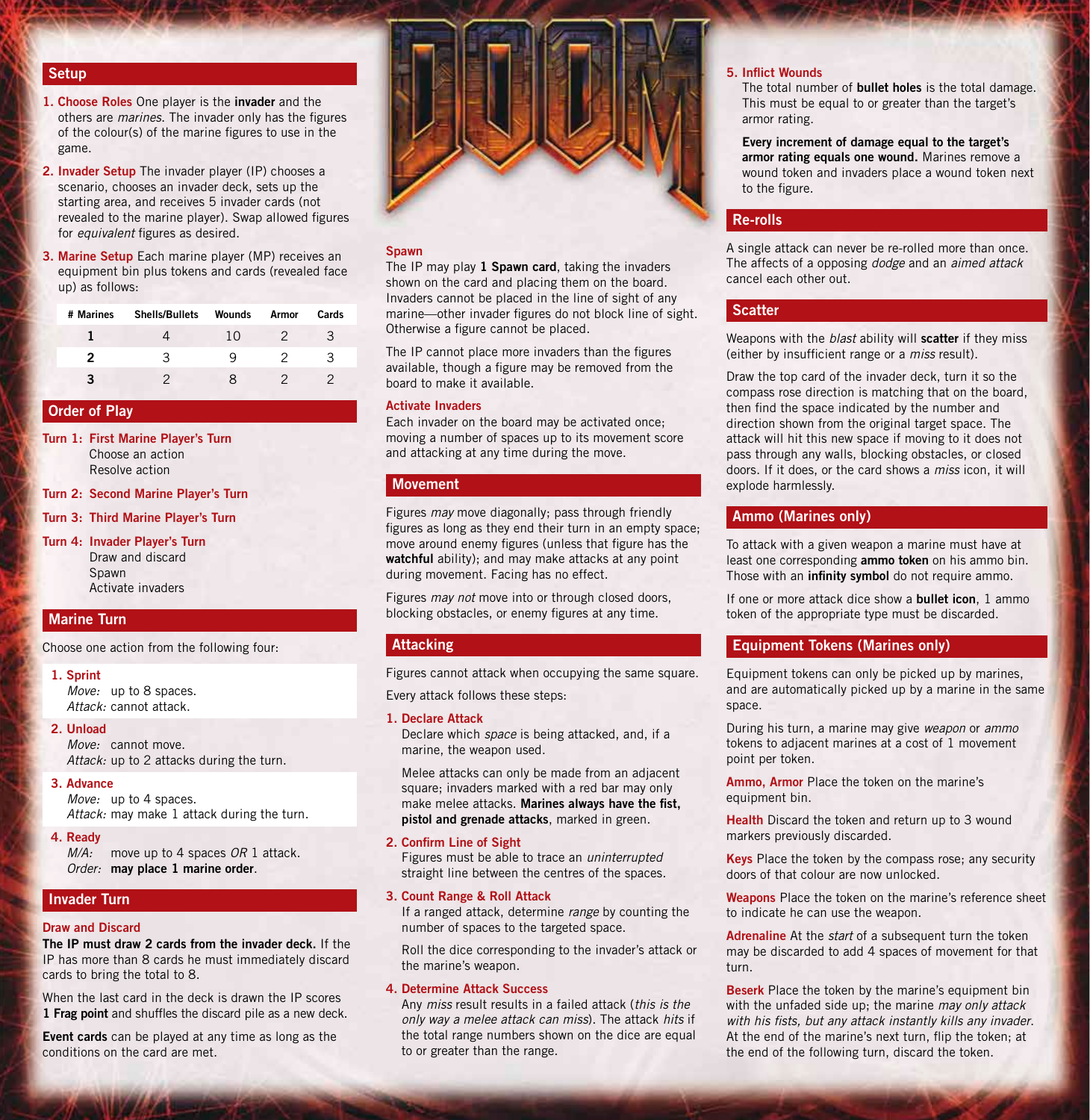# **Doors**

Doors block movement and all attacks. It costs a figure located on one of the adjacent squares to a door **2 spaces of movement** to open or close it. A door cannot be closed if an oversized invader blocks it.

### **Security Doors**

Security doors begin play locked; once a key of the appropriate colour has been found all security doors of this colour are unlocked for marines. Invaders can never open or close a security door.

### **Airlocks**

Airlocks automatically close at the end of any turn they were opened (this cannot be prevented by a marine with the *Tech Op* card; and any large invader blocking the door is killed). Airlocks cannot be destroyed by a *Smash* card.

# **Sentry Bots**

Sentry bots appear on the map in an *unactivated* state, can do nothing and cannot take damage. Treat as an enemy figure for purposes of moving or attacking through the space.

A marine can *activate* a bot by moving adjacent to it and expending 2 movement points. The marine is now in control of the bot (and can control a maximum of 2 at once). The bot takes a turn immediately after the controlling marine's turn and may move up to 4 spaces and attack once.

Bots can benefit from the *Officer* bonus to range and damage. They may not perform any special movement (including opening/closing doors) except moving through teleporters. They cannot have orders placed on them, and cannot normally be healed.

Invaders are not prevented from spawning within a bot's LOS.

# **Other Terrain, Obstacles and Objects**

### **Airless Terrain**

Each time a marine ends his turn on an airless terrain space, he must discard an oxygen cylinder token or suffer 2 wounds (regardless of armor).

### **Board Exits**

Once a marine has moved off the board he may not return.

### **Damaging Obstacles**

Do not block line of sight or movement, but a figure entering a damaging obstacle space suffers 1 wound regardless of armor. A marine *fragged* in this manner still gives a frag point to the IP.

A figure remaining on a damaging obstacle for its entire turn/activation takes an additional wound at the end of its turn/activation.

### **Ducts**

Ducts work just like teleporters but can only be used by invaders with the *scuttle* ability. Invaders cannot move to ducts that are not revealed or are being stood upon by a marine.

### **Exploding Barrels**

Exploding barrels block line of sight and movement. They explode if they suffer 1 point of damage, dealing 1 automatic wound to all figures adjacent.

### **Flame Jets**

At the end of every round, flip all flame jet markers to their other side. A figure suffers 1 wound (regardless of armor) when *entering*, *leaving* or *ending its turn* in a space with a 'on' flame jet, or *being in the space* when it turns 'on'.

# **Teleporters**

With 1 space of movement a *marine or sentry bot only* may move from one teleporter to another of the same colour (even if the other end has yet to be revealed).

A marine teleporting into a space occupied by an invader automatically kills it.

# **Oversized Invaders**

Oversized figures can only be targeted once by a single attack, even if they occupy multiple spaces.

### **Demons**

Demons occupy 2 spaces, and either move one half into a non-diagonal adjacent space while the other half moves into the space just vacated, *or* move both halves into a diagonally adjacent space by moving both halves in the same diagonal direction.

# **Exploring**

Whenever a marine has line of sight to an unrevealed portion of the board it is immediately set up by the IP and any required text from the Scenario read aloud.

# **Frags and Kills**

Killed invaders are removed from the board and returned to the IP's reserves.

Killed (**fragged**) marines are removed from the board. The marine returns to his *starting* wound and armor tokens, discarding any extras (including *beserk* tokens) picked up during the game.

At the start of his next turn the marine is **respawned** back on the board on a revealed empty space at least 8 but no more than 16 spaces away from where the marine was fragged. If no space meets these conditions, meet them as closely as possible.

After a marine has been fragged the IP takes a frag token and keeps it as a **frag point**.

Accumulated frag points may win the game, depending on the scenario.

# **Timing and 'Start of Turn'**

Event cards to be played at the start of the IP turn are played after draw and discard, but before invader activation.

Those to be played immediately before a marine takes his turn can be played until the MP declares his action.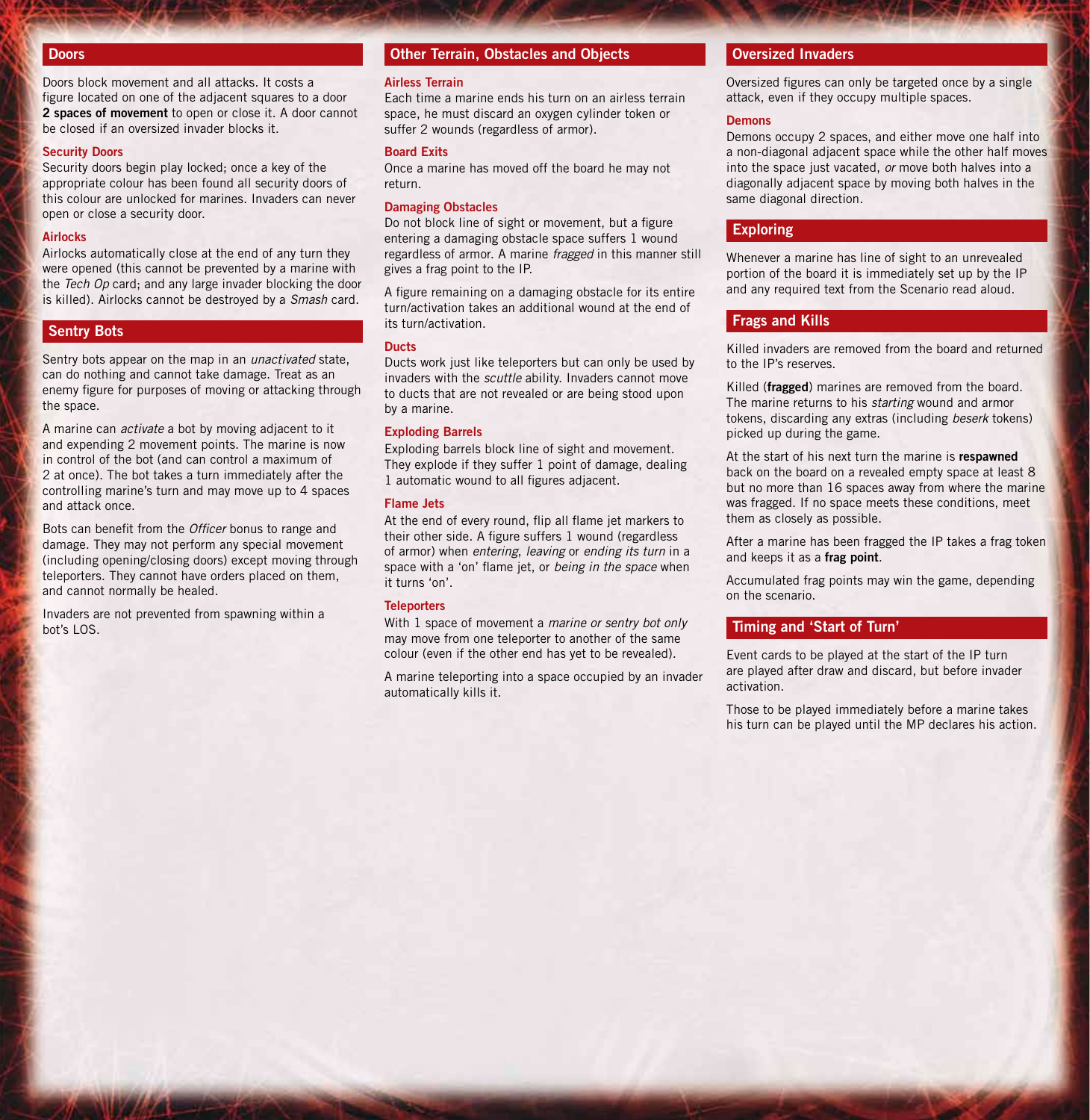

# INVADER





**ZOMBIE** ≫





**TRITE** ≫ Œ **5 1 1**









◉











MANCUBUS ))





v





VAGARY



#### **ACCURACY** ◉

After attacking, add **+1 to the range** for each Accuracy icon.

# **AGILE**

**Always dodge any attack** directed against them, forcing the re-roll of some or all of the dice. Second result must be accepted.

# **AIMED**

After rolling for the attack, **may re-roll** some or all of the dice. Second result must be accepted.

# **BLAST**

Attacks **affect an area** within *x* number of spaces of the target space (*x* is the number of Blast icons). Blast areas cannot pass through walls, closed doors, or blocking obstacles. The attack deals full damage to each creature in the area. If the attack is *dodged* by more than one figure only one re-roll may be made (first dodging player to the attacker's left). If a blast attack misses, it can **scatter**.

# **BLOW-THROUGH**

Attacks can be *walked* into **multiple spaces**, one after the other. After the initial attack (regardless of success), attacker may roll another against an adjacent space by removing either 1 green or 1 blue die from the attack. The attack may continue to further adjacent spaces as long as a die is dropped each time. No attack roll needs to be made for empty spaces.

# **DEADLY**

After rolling for the attack, add **+1 to the damage** for each icon.

### **DOUBLE ATTACK** Figure may **attack twice**.

# **FLYING**

 $\rightarrow$ 

@)

 $(\tilde{\mathbf{r}})$ 

☎

**May move through enemies and blocking obstacles**, but must end move in an empty space. May move through or end their move on damaging obstacles without effect.

# **KNOCKBACK**

After inflicting at least 1 damage after applying wounds, the attacker may immediately **move each affected target figure up to 3 empty spaces**. The spaces may contain damaging obstacles or other non-blocking tokens. The movement is not blocked by intervening figures or obstacles, but it cannot be moved through a closed door or wall.

# **SCUTTLE**

**Can move between ducts** as though they were adjacent (for 1 space of movement), though not to a duct occupied by a marine figure or one not yet revealed.

# **SEEKING**

Attacks do not need line of sight to the target square. Max range is 8 spaces. These attacks still cannot pass though a closed door or wall, but can pass through blocking obstacles.

# **SOUL DRAIN**

Targets any space with LOS up to 8 spaces away. **Target is immediately killed** unless a miss is rolled. If the attack kills at least one figure, the attacker is healed of 3 wounds.

# **SWEEP**

**Deals full damage to all enemy figures adjacent** to the attacker. If the attack is dodged by more than one figure only one re-roll may be made (the first dodging player to the attacker's left).

# **MM** TELEKINESIS

**Attacks, with a single roll, every space containing an enemy in LOS**. If miss is rolled, all attacks fail, otherwise all targets up to rolled range are hit.

# **WATCHFUL**

May immediately make **one free attack** against any enemy figure that moves into an adjacent square. The attack takes place before the moving figure may make any other action. No limit to the these free attacks, and several attacks may be made if the same figure moves into more than one adjacent space.



**ARCHVILE** 

≫

0 രര Œ

**4 3 2**



≫







Œ









≫



**CHERUB** 

 $\bigoplus$ 

**6 2 1**







鲁